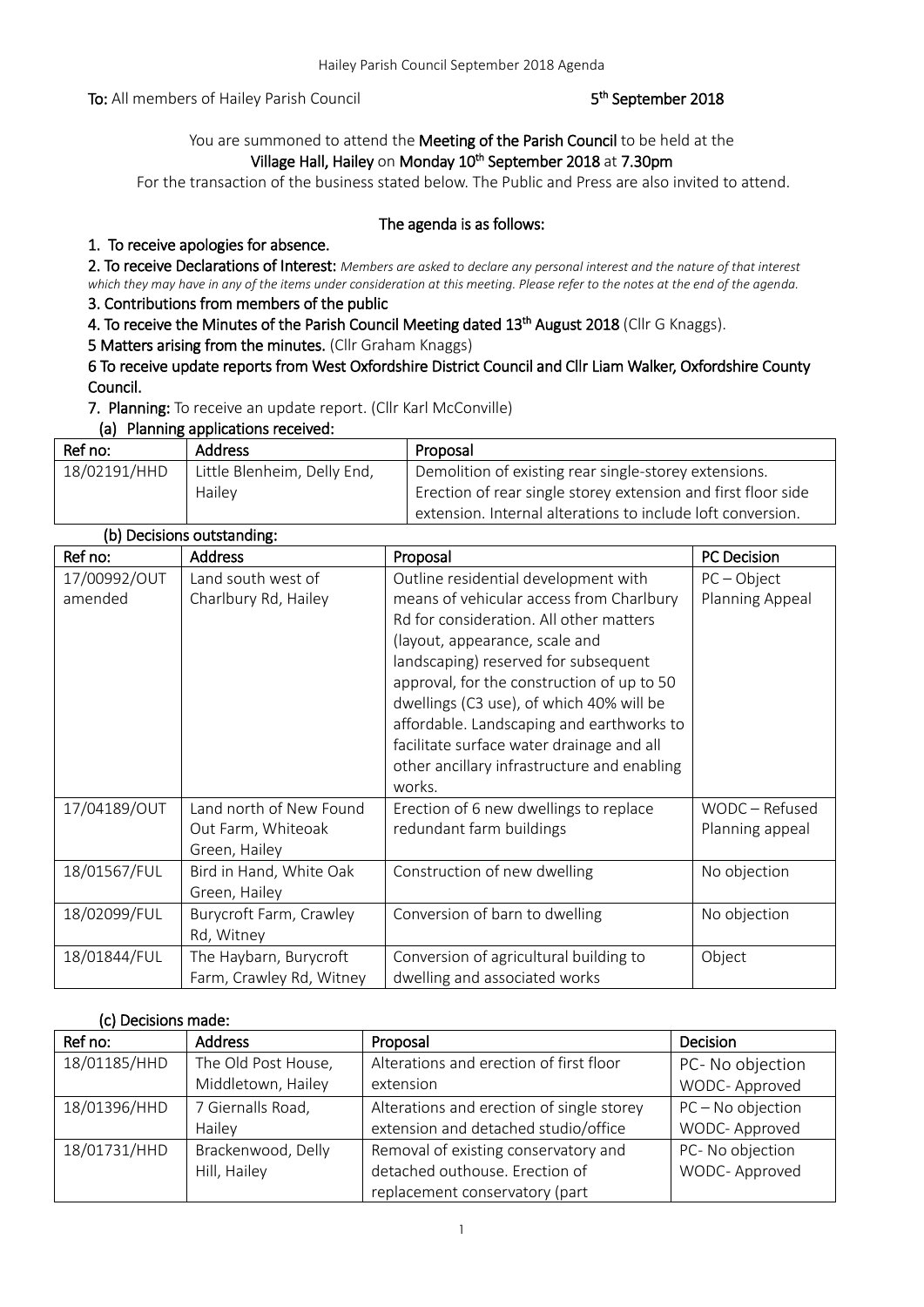|              |                       | retrospective).                           |                  |
|--------------|-----------------------|-------------------------------------------|------------------|
| 18/01670/OUT | Land south of         | Outline planning application (all matters | PC- No objection |
|              | Middlefield Farm, New | reserved except for access) for the       | WODC – Refused   |
|              | Yatt Rd, Witney       | erection of up to 4 dwellings.            |                  |

(d) To note the planning appeal for Land south west of Charlbury Rd (50 dwellings) is to be held on  $29^{th}$ January 2019 at 10am in the Council Chamber, Woodgreen.

## 8. To consider planting a Tree of Remembrance with plaque to commemorate WW1. If resolved to consider site for tree and a planting event

# 9. To consider and resolve Retention and Disposal of Documents Policy

10. Neighbourhood Plan. (Cllr Graham Knaggs)

(a) To resolve to pay back the unused part of the grant received for the Health check

## 11. Infrastructure Development Plan (Cllr Graham Knaggs)

(a) Village hall renewal

(b) To consider transferring the allocated budget of £5,000 for construction of the new village hall to Project Hailey

# 12. To receive a Neighbourhood Policing Report. (Cllr Andy Smith)

13. Amenities: (Cllr David Musson)

- (a) Routine recorded inspection of play equipment.
- (b) To consider ROSPA report and resolve repair work that is necessary
- (c) To resolve to repair the doors of the garage at the recreation ground
- (d) To note the Peace Memorial at Delly End has been added to the List of Buildings of Architectural or Historic Interest at Grade II.
- (e) To consider refurbishment of BMX track at recreation ground
- 14. Highways and Traffic: To receive update reports. (Cllr Andy Smith)
	- (a) Highways.
		- (i) Update on postponed SGN roadworks through Hailey
	- (b) To consider purchase of a Vehicle Activated Sign at Delly Hill
	- (c) To receive quotes for repair to finger post at Delly End crossroads
	- (d) To consider refilling salt bins in preparation for winter
	- (e) To consider request for official street name plate for 1-7 Giernalls Rd
	- (f) Update on Speedwatch initiative

# 15. Estates, Footpaths & Bridleways: To receive update reports. (Cllr David Musson)

(a) Sale of Wood Green

- (b) To consider and resolve Grass cutting tender for 2019
- (c) To consider cutting of hedge and wildflower meadow at burial ground
- (d) To consider quotes for remedial tree works as per the tree survey 2018
- (e) Registration of Parish Council land with Land Registry

(f) To discuss lease of land in Poffley End to Southern Electricity Board

# 16. Allotments

(a) To consider quotes and resolve contract for clearing up Spicers Lane for better access to the allotments

(b) To resolve Allotment Tenants 'Consent to hold Information' form (GDPR compliant)

 (c) To resolve to inspect the allotments at the end of October to check that allotment rules are being followed.

(d) To resolve to advertise the allotment field at New Yatt as up for tender

 (e) To consider a grant from Allotments for Labouring Poor to Project Hailey towards construction of new village hall.

17. Finances:

# (a) Payments received:

#### None

# (b)Accounts for authorisation and payment:

| Lisa Wilkinson | Clerk's August net salary | £517.62 |
|----------------|---------------------------|---------|
|                | Expenses/Allowance        | £24.96  |
|                | Total:                    | £542.58 |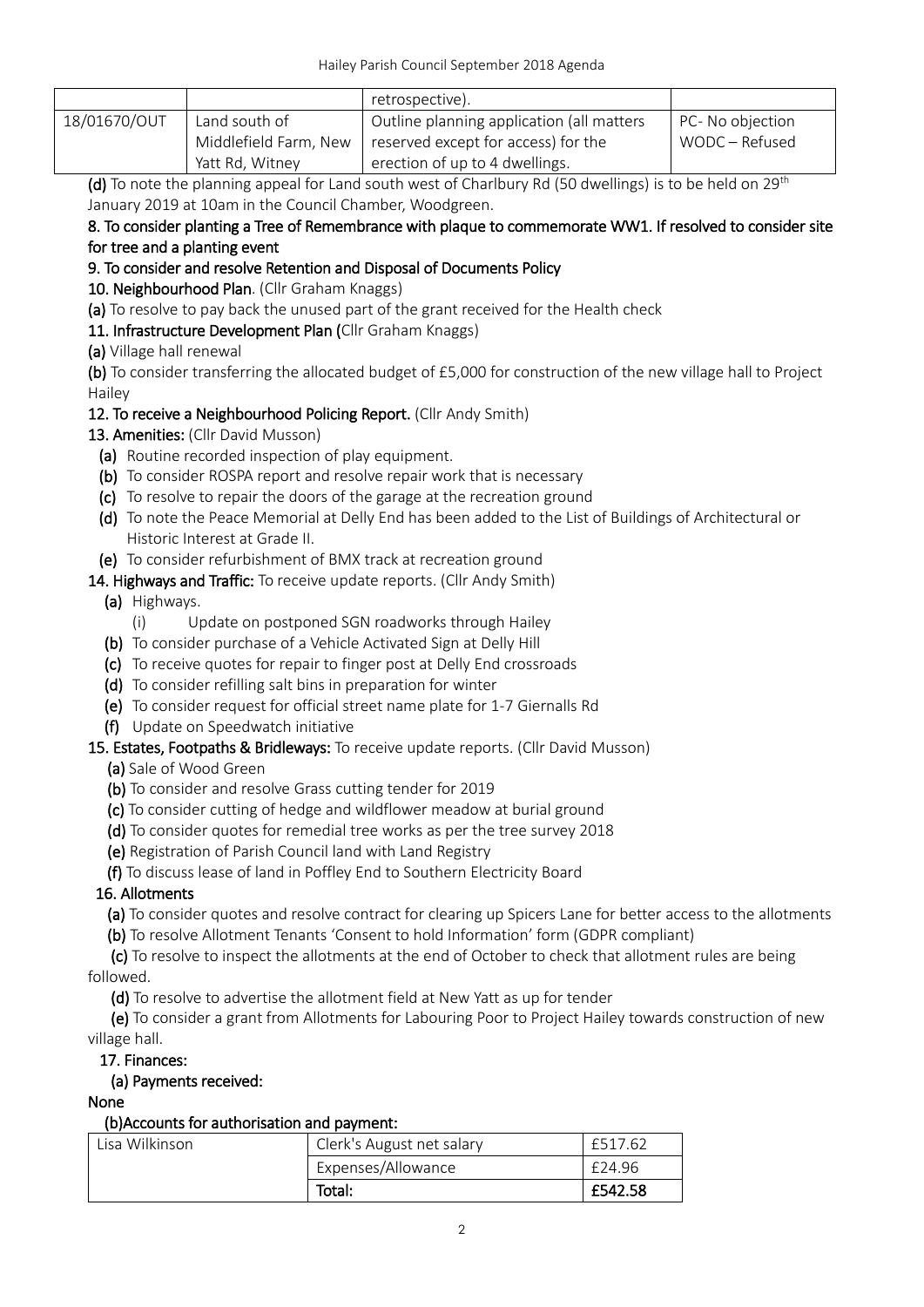| Nest                 | Clerk's pension                     | £23.65  |
|----------------------|-------------------------------------|---------|
| Hailey Football Club | Line marker and paint               | £339.59 |
| <b>HMRC</b>          | Income tax                          | tbc     |
| McCracken & Son      | <b>Grass cutting August</b>         | £489.60 |
| G. & D. Franklin     | Hedge cutting (top hedge) at Burial | £75.00  |
|                      | Ground                              |         |

(g) Hailey Parish Council bank balance to 31 August 2018

| Unity Trust Current Account | £34.514.72 |
|-----------------------------|------------|
| Unity Trust Deposit account | £96.66     |

- 19. Correspondence received
- 18. Other Items to Note
- 19. Contributions from members of the public.

#### 20. Dates of Parish Council meetings for 2018-19:

| 8 <sup>th</sup> October 2018   |                                            |
|--------------------------------|--------------------------------------------|
| 12 <sup>th</sup> November 2018 |                                            |
| 10 <sup>th</sup> December 2018 | And Joan Smith Educational Charity meeting |
| 14 <sup>th</sup> January 2019  |                                            |
| 11 <sup>th</sup> February      |                                            |
| 11 <sup>th</sup> March 2019    | And Joan Smith Educational Charity meeting |

# Clerk to the Council

#### Lisa Wilkinson

*(i) Any member arriving after the start of the meeting is asked to declare personal interests as necessary as soon as practicable after their arrival even if the item in question has been considered. (ii) With the exception of the circumstances listed in paragraph 9(2) of the Local Code of Conduct for Members, a Member with a personal interest also has a prejudicial interest if it is one which a Member of the public with knowledge of the relevant facts would reasonably regard as so significant that it is likely to prejudice the Member's judgement of the public interest. In such circumstances, the Member must withdraw from the meeting room, and should inform the Chairman accordingly.*

*(iii)* It is not practical to offer detailed advice during the meeting on whether or not a personal interest should be declared or whether a personal *interest should also be regarded as prejudicial.*